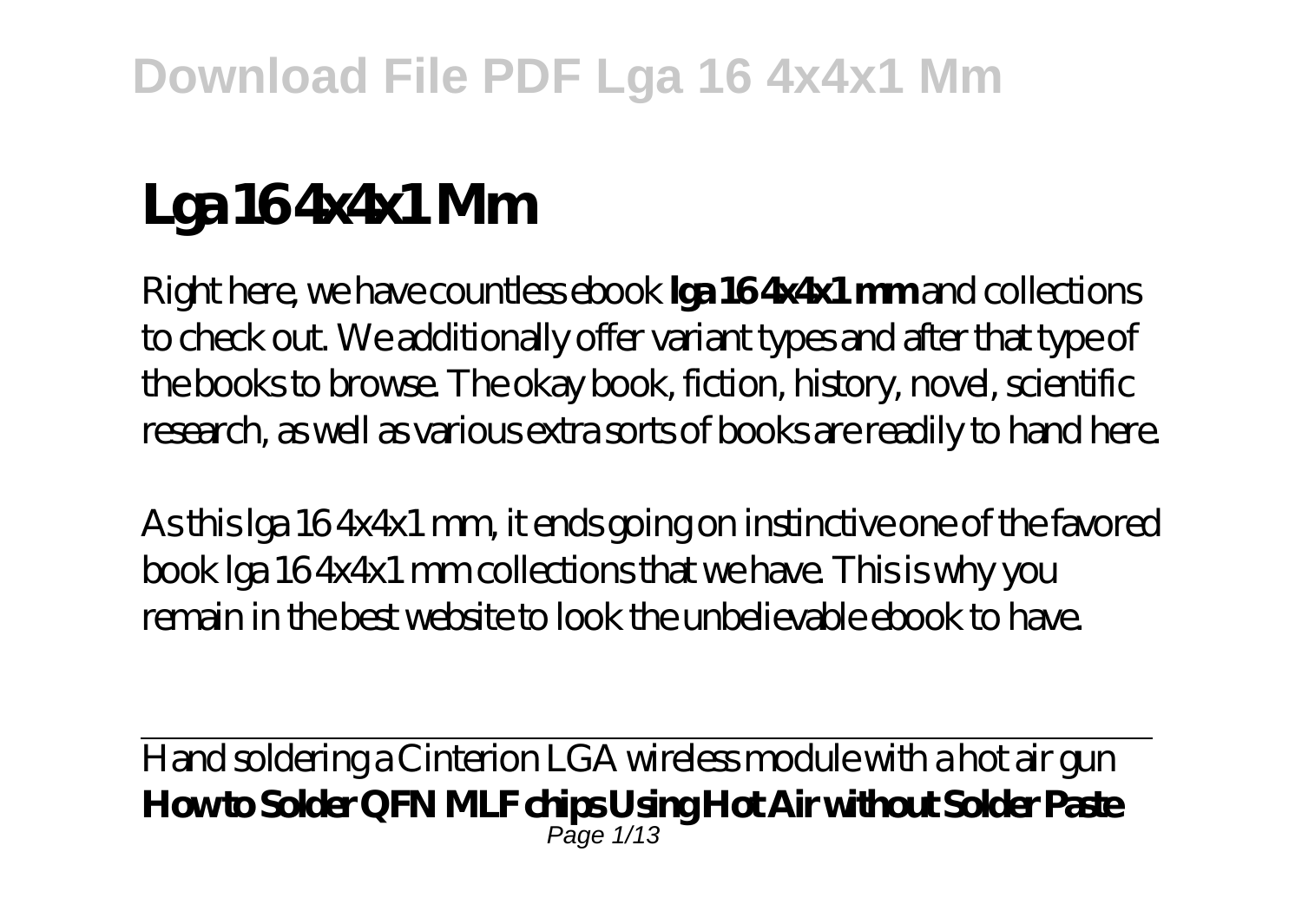**and Stencils How To Upgrade RAM On MacBook Air?** HOWTO Install Cooler Master MasterLiquid ML360R RGB on Z370 \u0026 Z390 Motherboards SMD \"dead bug\" prototype hand soldering with tiny LGA sensors. Reading and Understanding Sensor Datasheets - Electronics Tutorial Soldering a 0.4mm BSC Accelerometer Mk 19 Grenade Launcher / Gunnery Exercises *BOOKSHELF TOUR 2020 (500 BOOKS) How to Find Volume in Cubic Feet* SMD Soldering - QFN Package *Soldering high-density SMT LED array using DIY reflow oven* SMD Soldering - Small Packages Solder 54pin ram chip with hotair only SMD soldering by hot air **How to repair bridge and excess solder**

Master Soldering: Surface Mount Fine-Pitch - Highly Recommended **Professional SMT Soldering: Hand Soldering Techniques - Surface Mount** QFN40 Soldering Demo *OMMGGG 191 FUT DRAFT!!! -* Page 2/13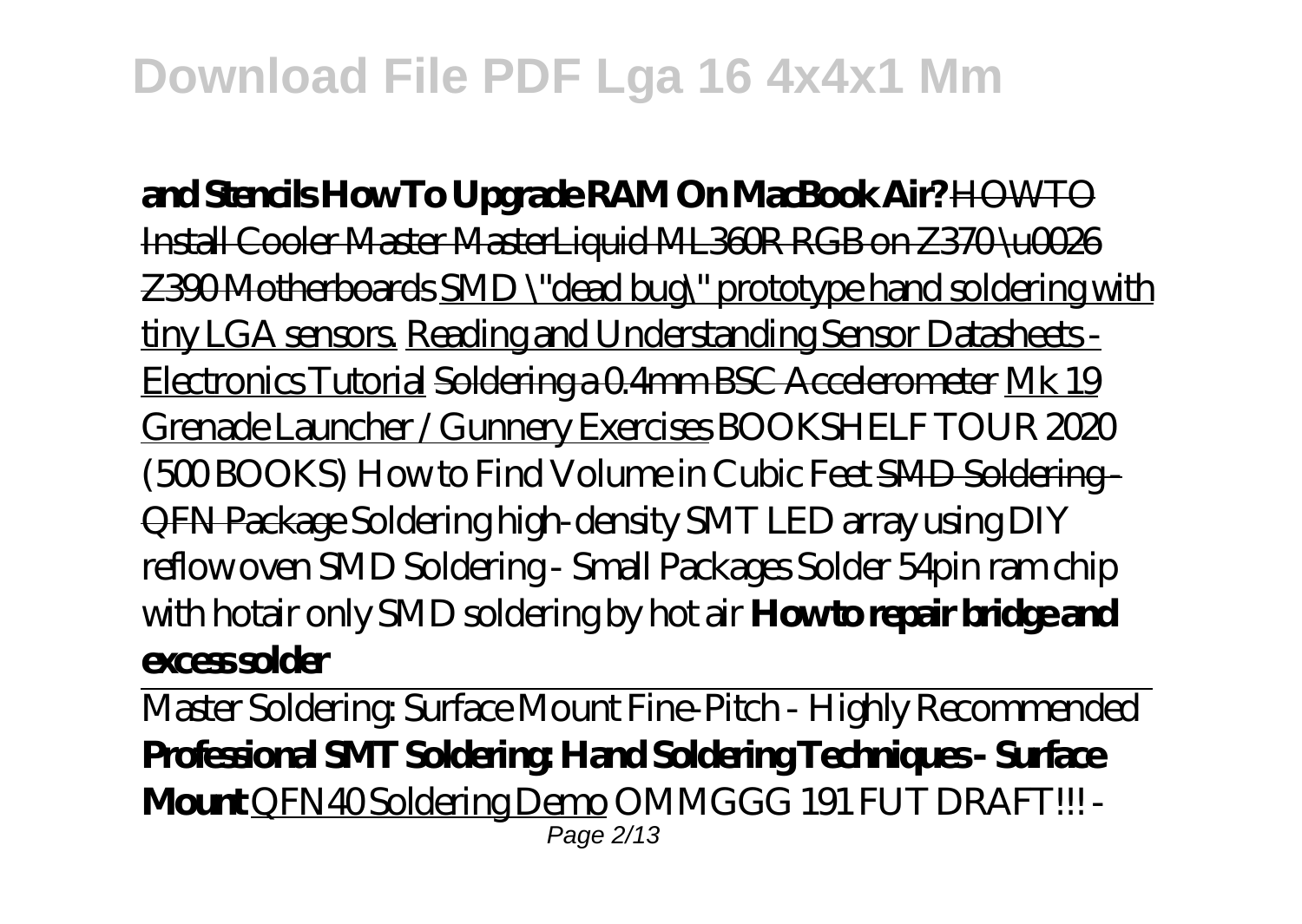*FIFA 16* SMD Soldering - the easy way *MAKING BABY YODA a ROBLOX ACCOUNT* **How to ceiling fan fastener installation** *BEST PASSERS! FIFA 16 FUT DRAFT (PART 1) EEVBlog #408 - Schmart Board 0.4mm QFN SMD Soldering Prepositions of PLACE IN / ON / AT / BY Common English Grammar Mistakes* V blog #181 - Dead Bug Prototype Soldering Baby Yoda BUT With Subtitles EXPERIMENT GUN vs COCA COLA HowTo SMD Soldering **Lga 16 4x4x1 Mm**

The L3GD20 has a full scale of  $\pm$  250/ $\pm$  500/ $\pm$  2000 dps and is capable of measuring rates with a user-selectable bandwidth. The L3GD20 is available in a plastic land grid array (LGA) package and can operate within a temperature range of -40 $^{\circ}$  C to +85 $^{\circ}$  C. LGA-16 (4x4x1 mm) Table 1.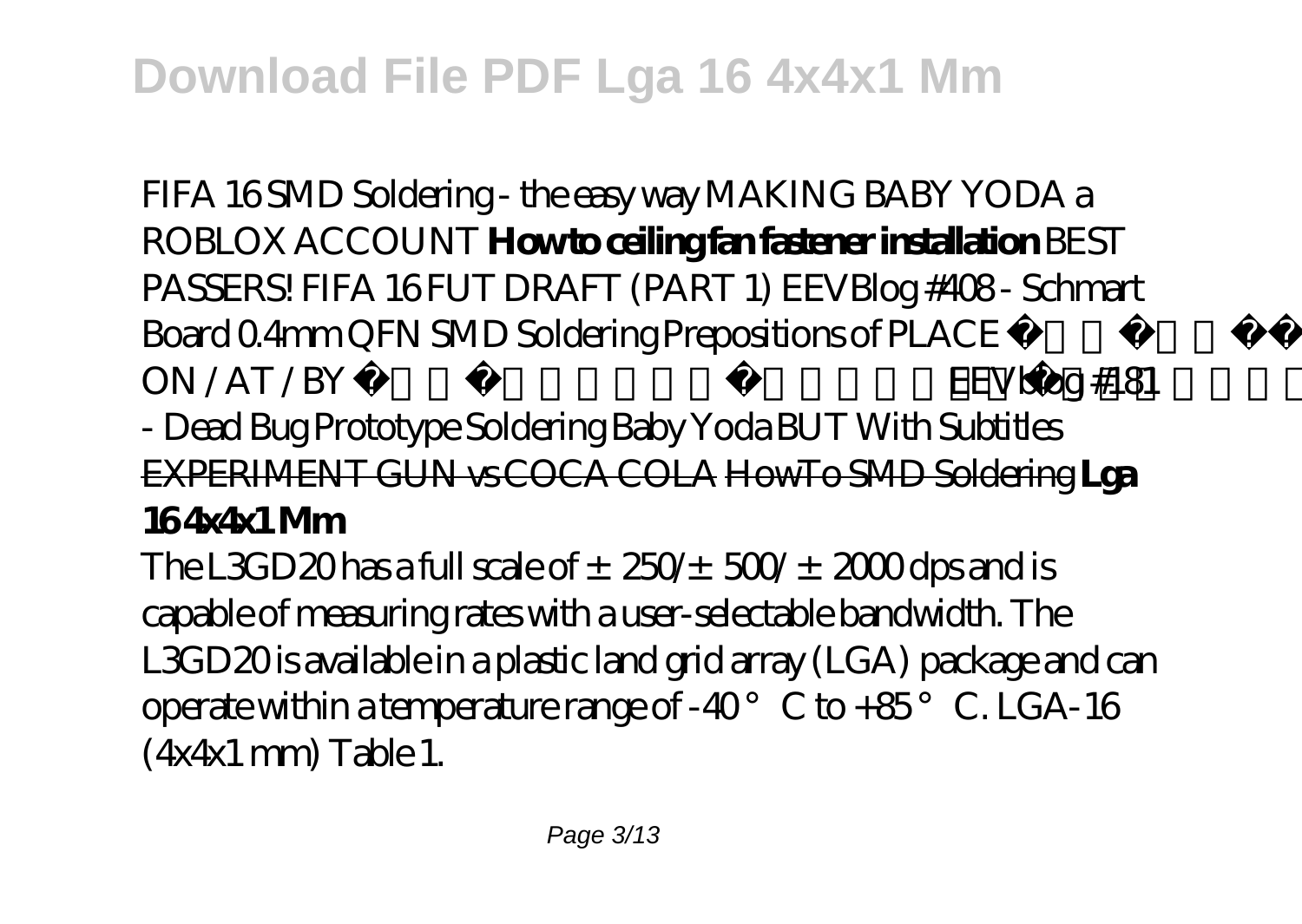### **LGA-16 (4x4x1 mm)**

LGA-16 (4x4x1.1 mm) Description: The L3G4200D is a low-power three-axis angular rate sensor able to provide unprecedented stablility of zero rate level and sensitivity over temperature and time. Lga 16 4x4x1 Mm The L3GD20 is available in a plastic land grid array (LGA) package and can operate within a temperature range of -40 $^{\circ}$  C to +85  $\degree$  C. LGA-16 (4x4x1 mm)

## **Lga 16 4x4x1 Mm - backpacker.com.br**

LGA-16 (4x4x1 mm) Table 1. LGA-16 (4x4x1 mm) - PEAK-System The L3G4200D has a full scale of  $\pm$  250/ $\pm$  500/ $\pm$  2000 dps and is capable of measuring rates with a user-selectable bandwidth. The L3G4200D is available in a plastic land grid array (LGA) package and can operate within a temperature range of -40 $^{\circ}$  C to +85 $^{\circ}$  C. Page 4/13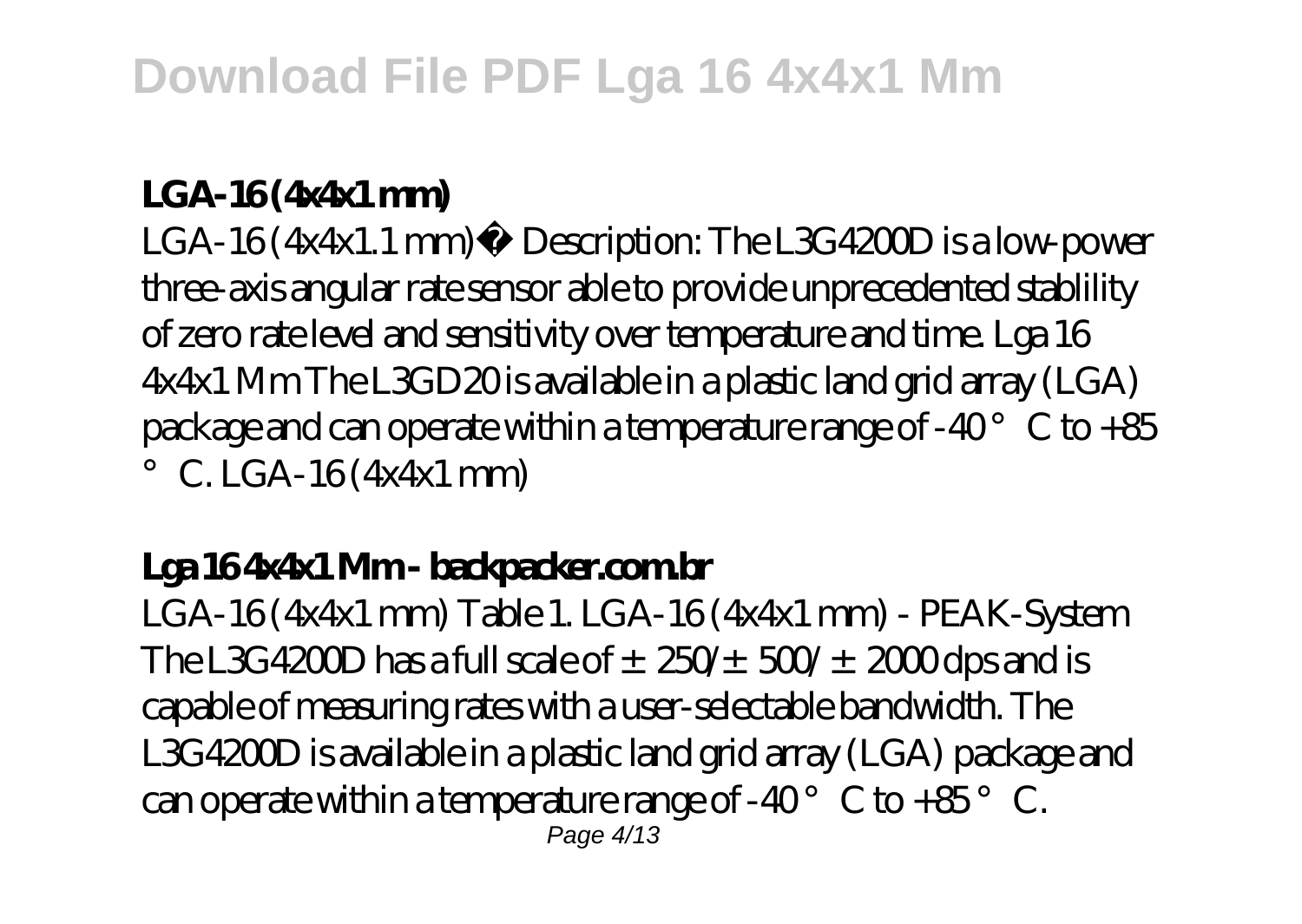LGA-16 (4x4x1.1 mm) Table 1.

## **Lga 16 4x4x1 Mm - engineeringstudymaterial.net**

LGA-16 (4x4x1 mm) Description. The L3G4200D is a low-power three-axis. gyroscope providing three different user. selectable full  $scales (\pm 250/\pm 500/\pm 2000$  dps).

## **Lga 16 4x4x1 Mm - Costamagarakis.com**

LGA-16 (4x4x1.1 mm) Description: The L3G4200D is a low-power three-axis angular rate sensor able to provide unprecedented stablility of zero rate level and sensitivity over temperature and time. LGA-16  $(4x4x1$  mm) The L3G4200D is available in a plastic land grid array (LGA) package and can operate within a temperature range of -40 $^{\circ}$  C to  $+85^\circ$  C.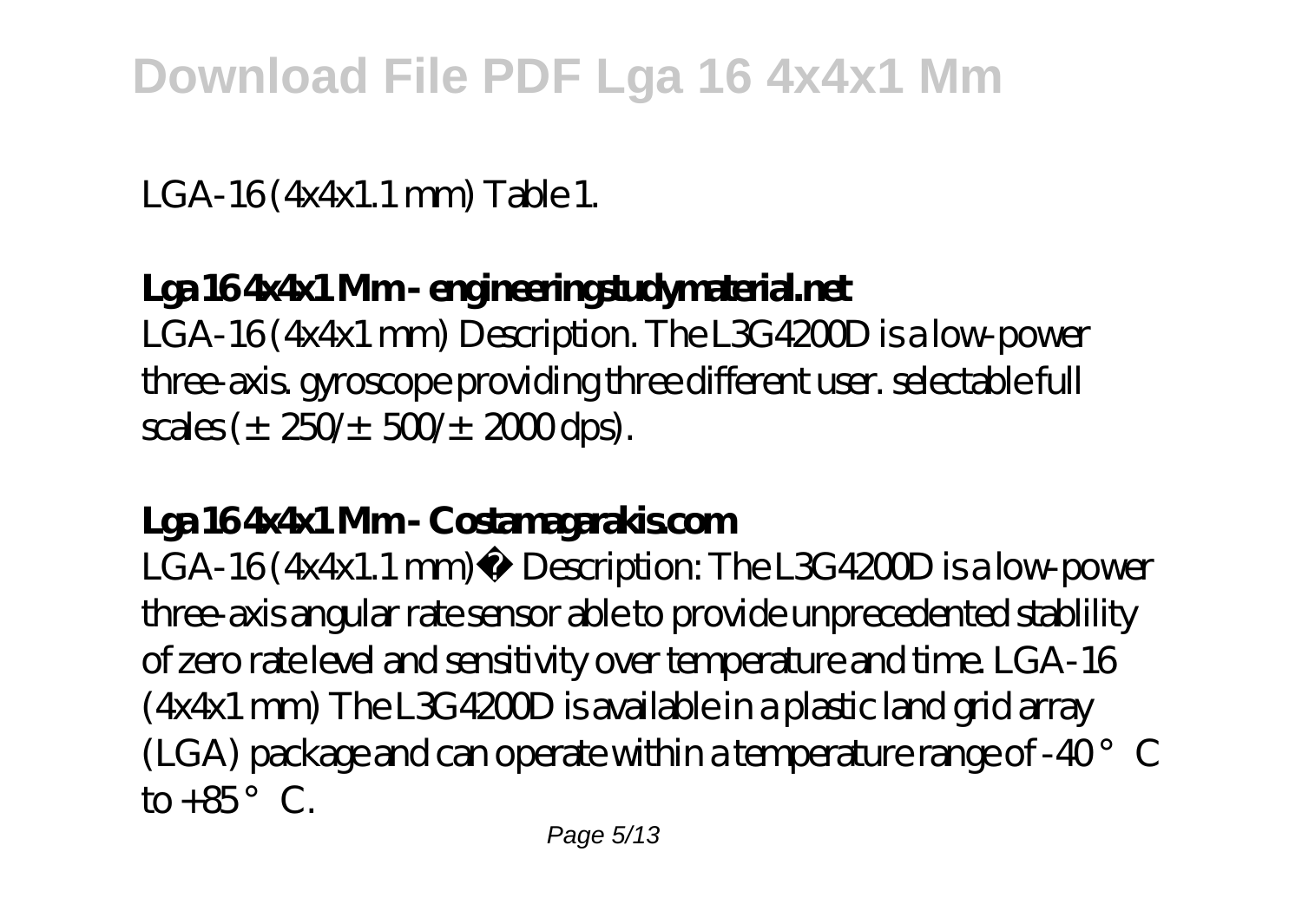## **Lga 16 4x4x1 Mm - villamariascauri.it**

Download File PDF Lga 16 4x4x1 Mm Comprehending as well as settlement even more than new will pay for each success neighboring to, the message as competently as insight of this lga 16 4x4x1 mm can be taken as capably as picked to act. Each book can be read online or downloaded in a variety of file formats Page 2/7

## **Lga 16 4x4x1 Mm - pompahydrauliczna.eu**

Bookmark File PDF Lga 16 4x4x1 Mm Lga 16 4x4x1 Mm This is likewise one of the factors by obtaining the soft documents of this lga 16 4x4x1 mm by online. You might not require more times to spend to go to the ebook start as capably as search for them. In some cases, you likewise realize not discover the publication lga Page 1/10 Page 6/13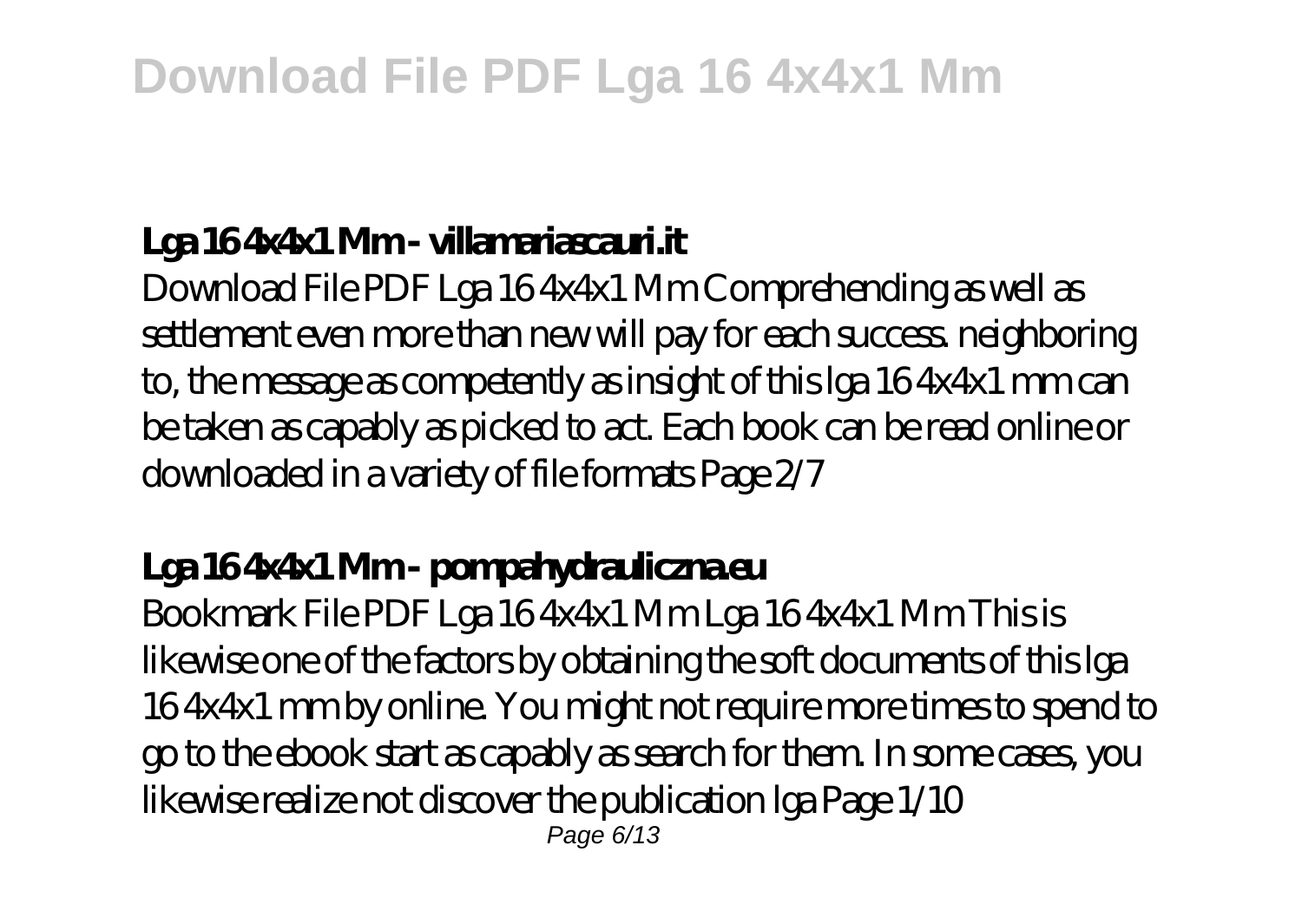## **Lga 16 4x4x1 Mm - TruyenYY**

LGA-16 (4x4x1.1 mm) The IC interface is manufactured using a CMOS. process that allows a high level of integration to. design a dedicated circuit which is trimmed to. better match the sensing element characteristics.

## **Lga 16 4x4x1 Mm - emyks.efodt.anadrol-results.co**

See what's offered at Aloft New York LaGuardia Airport. Our modern hotel offers pet-friendly accommodations, lively communal spaces and a free airport shuttle.

### **Aloft New York LaGuardia Airport - Marriott International** The L3GD20H is available in a plastic land grid array (LGA) package Page 7/13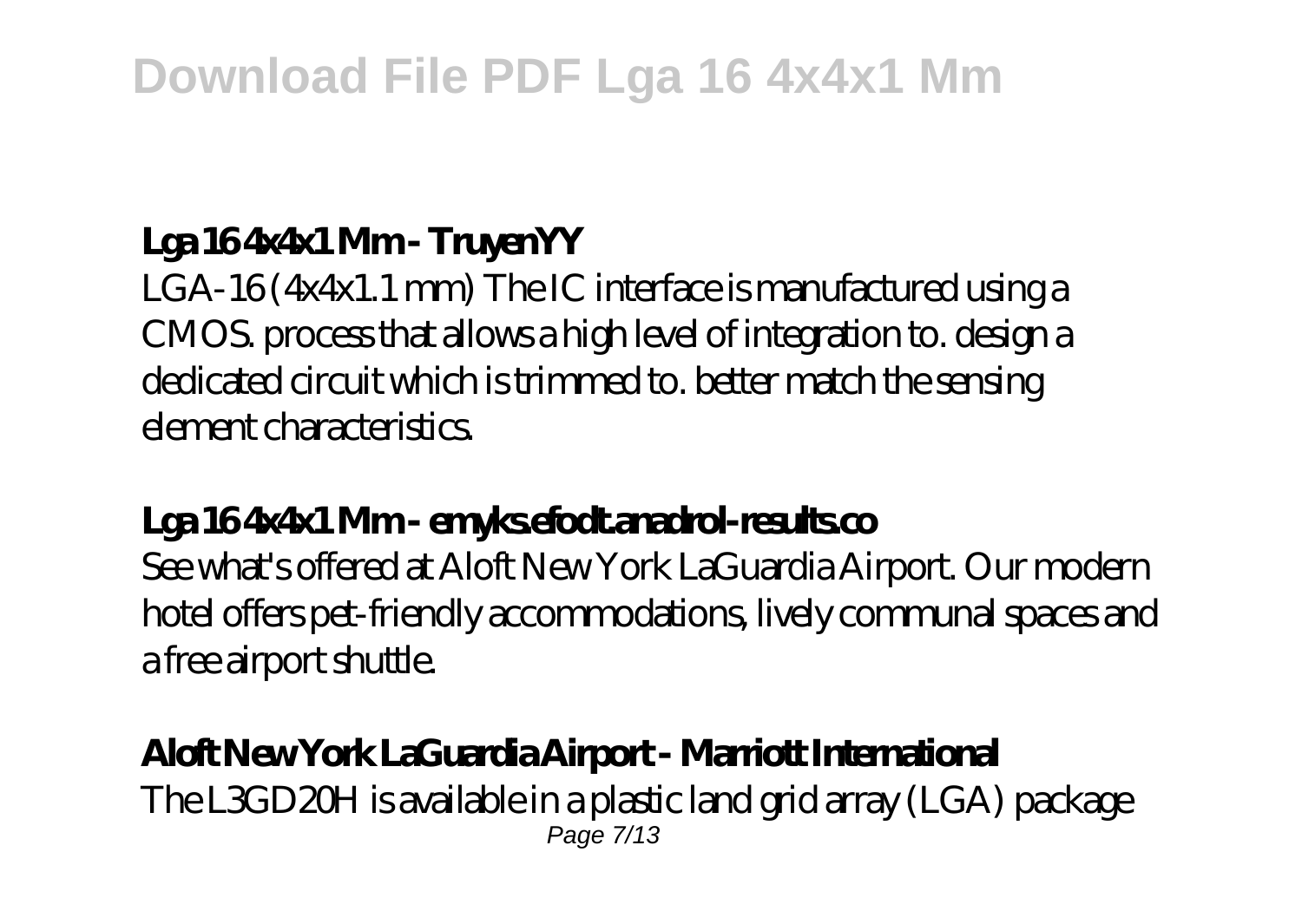and can operate within a temperature range from  $-40^{\circ}$  C to  $+85^{\circ}$  C. LGA-16 (3x3x1 mm) Table 1. Device summary Order code Temperature range (°C) Package Packing L3GD20H -40 to +85 LGA-16 (3x3x1) Tray L3GD20HTR -40 to +85 LGA-16 (3x3x1) Tape and reel www.st.com

## **LGA-16 (3x3x1 mm) - STMicroelectronics**

The L3GD20 has a full scale of  $\pm$  250/ $\pm$  500/ $\pm$  2000 dps and is capable of measuring rates with a user-selectable bandwidth. The L3GD20 is available in a plastic land grid array (LGA) package and can operate within a temperature range of -40 $^{\circ}$  C to +85 $^{\circ}$  C. LGA-16 (4x4x1 mm) Table 1.

#### **MEMS motion sensor: three-axis digital output gyroscope** Page 8/13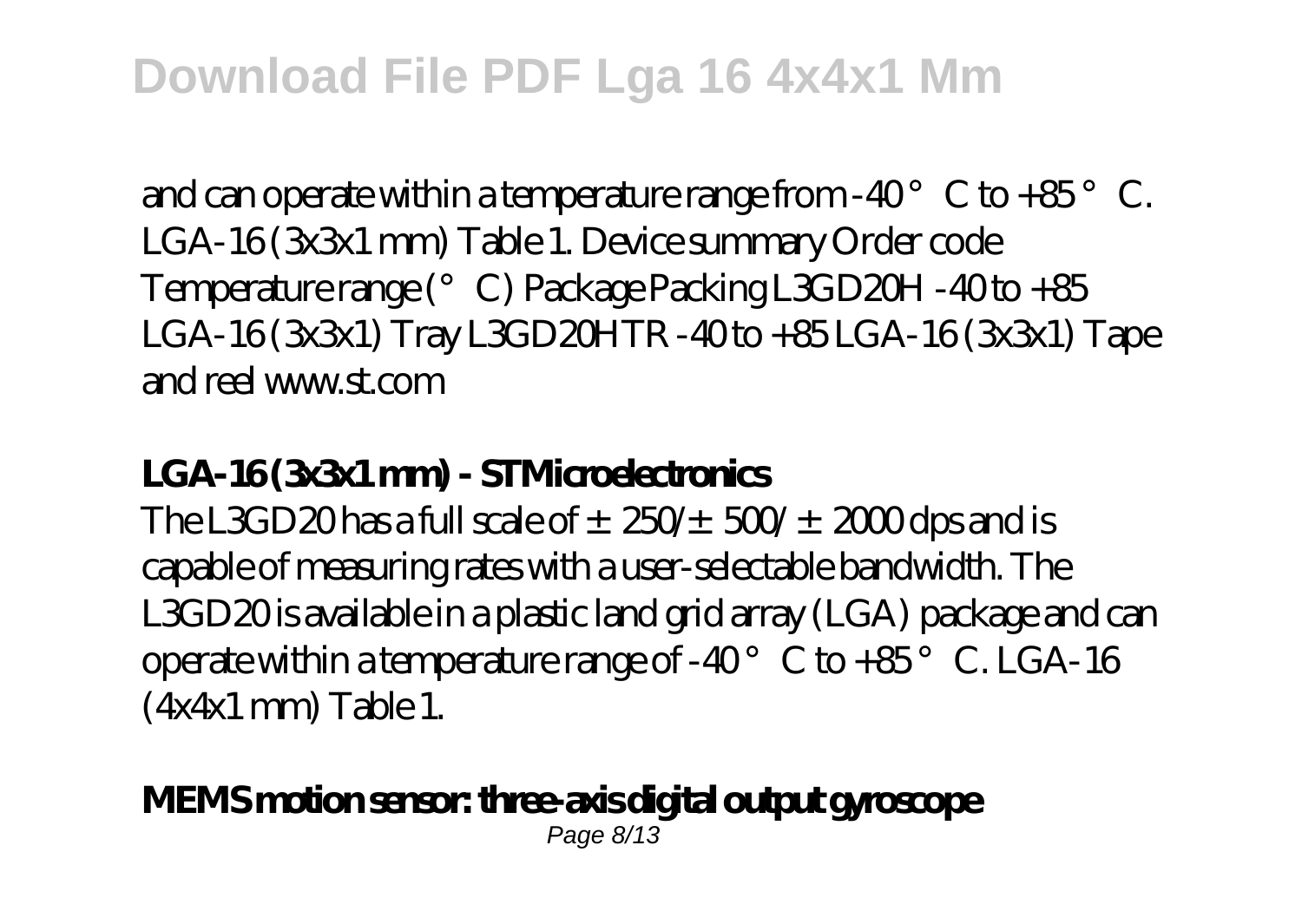The L3G4200D has a full scale of  $\pm$  250/ $\pm$  500/ $\pm$  2000 dps and is capable of measuring rates with a user-selectable bandwidth. The L3G4200D is available in a plastic land grid array (LGA) package and can operate within a temperature range of -40 $^{\circ}$  C to +85 $^{\circ}$  C. LGA-16 (4x4x1.1 mm) Table 1.

## **MEMS motion sensor: ultra-stable three-axis digital output ...**

The A3G4250D has a full scale of  $\pm 245$  dps and is capable of measuring rates with a user- selectable bandwidth. The A3G4250D is available in a plastic land grid array (LGA) package and can operate within a temperature range of -40 $^{\circ}$  C to +85 $^{\circ}$  C. LGA-16 (4x4x1.1) mm3) Table 1.

#### **Datasheet - A3G4250D - MEMS motion sensor: 3-axis digital ...** Page  $9/13$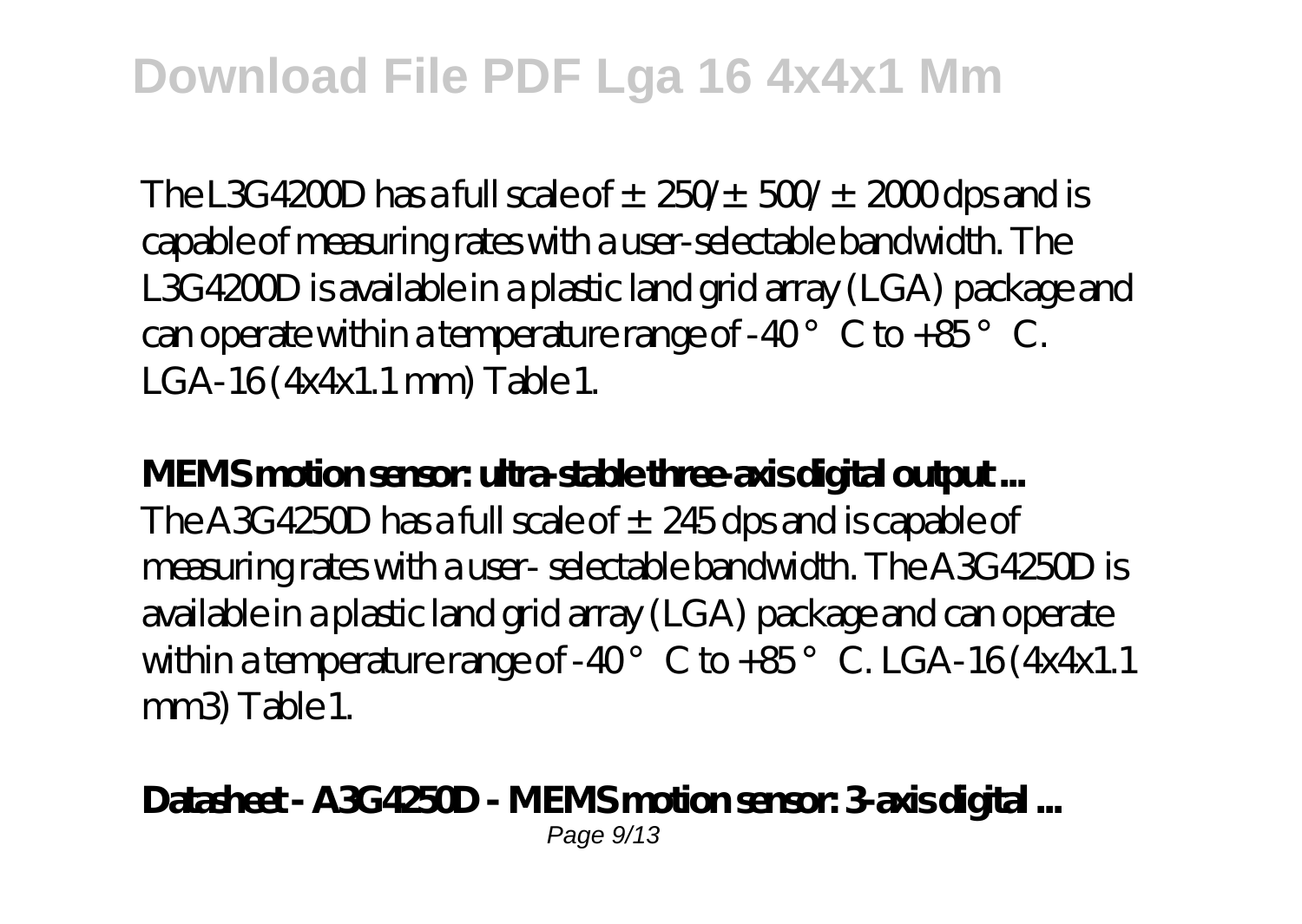LGA-16 (4x4x1 mm) Tape and reel www.st.com LGA-16 (4x4x1 mm) - PEAK-System array (LGA) package and can operate within a temperature range of -40 $^{\circ}$  C to +85 $^{\circ}$  C. LGA-16 (4x4x1.1 mm) Table 1. Device summary Order code Temperature range (°C) Package Packing L3G4200D - 40 to + 85 LGA-16 (4x4x1.1 mm) Tray L3G4200DTR -40 to +85 LGA-16 (4x4x1.1 mm) Tape and reel www.st.com MEMS motion sensor: ultra-stable

## **Lga 16 4x4x1 Mm - dkvby.wtadouk.wearabletec.co**

The I3G4250D is available in a plastic land grid array (LGA) package and can operate within a temperature range of -40 $^{\circ}$  C to +85 $^{\circ}$  C. /\*\$ [ [ PP Table 1. Device summary Order code Temperature range  $(°)$  C) Package Packing I3G 4250D - 40 to  $+85$ LGA-16 (4x4x1.1 mm3) Tray I3G4250DTR -40 to +85 LGA-16 (4x4x1.1 mm3) Tape and reel Page 10/13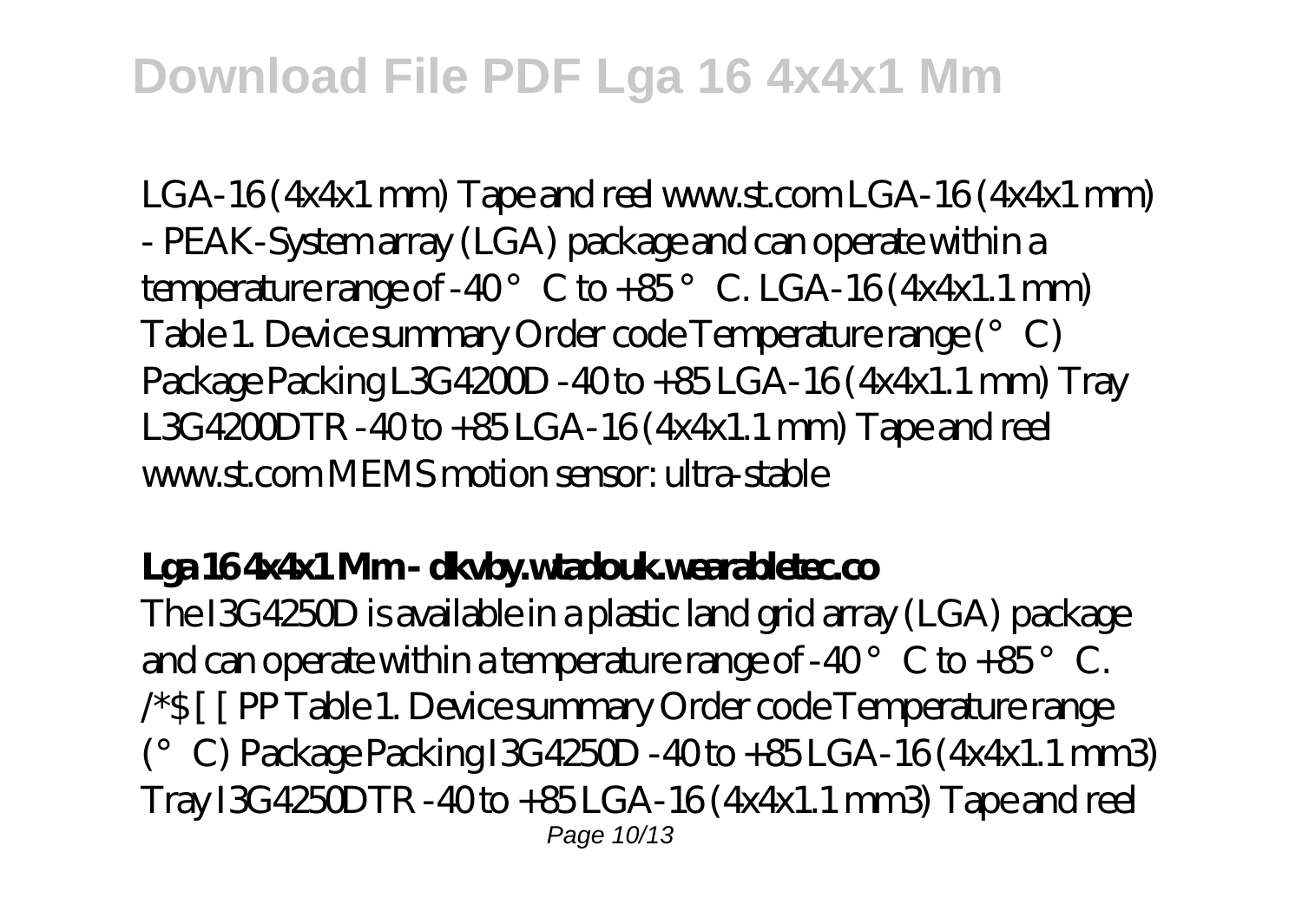www.st.com

### **Datasheet - I3G4250D - MEMS motion sensor: 3-axis digital ...** The L3G4200D has a full scale of  $\pm$  250/ $\pm$  500/ $\pm$  2000 dps and is

capable of measuring rates with a user-selectable bandwidth. The L3G4200D is available in a plastic land grid array (LGA) package and can operate within a temperature range of -40 $^{\circ}$  C to +85 $^{\circ}$  C. LGA-16 (4x4x1.1 mm) Table 1.

## **MEMS motion sensor: three-axis digital output gyroscope** The L3G4200D is available in a plastic land grid array (LGA) package and can operate within a temperature range of -40 $^{\circ}$  C to +85 $^{\circ}$  C. LGA-16 (4x4x1.1 mm)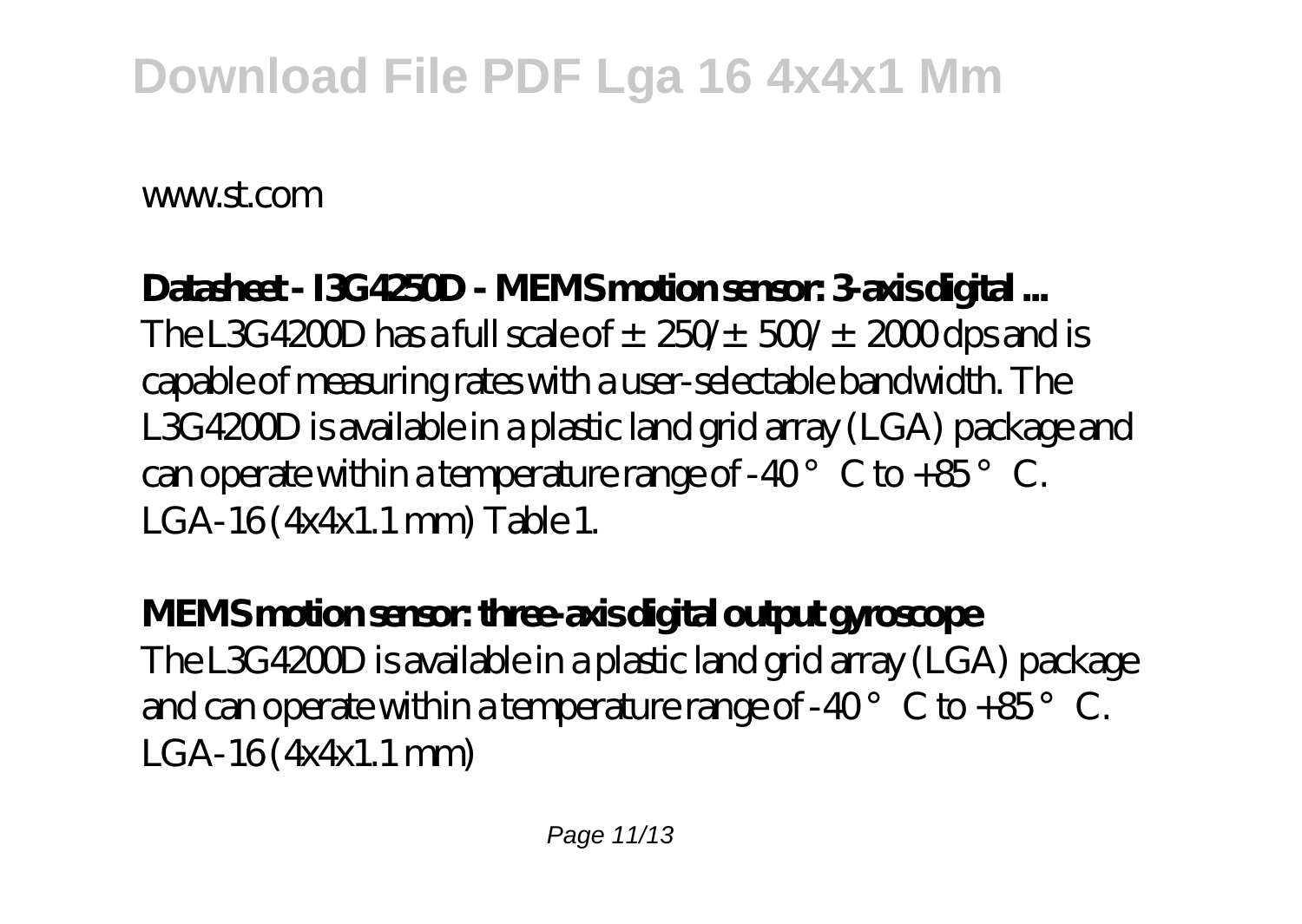## **L3G4200D datasheet(1/42 Pages) STMICROELECTRONICS | MEMS ...**

The L3G4200D is available in a plastic land grid array (LGA) package and can operate within a temperature range of -40 $^{\circ}$  C to +85 $^{\circ}$  C. LGA-16 (4x4x1.1 mm)

## **L3G4200D STMicroelectronics, L3G4200D Datasheet**

Please fill in return date in the format MM/DD/YYYY. ... (PTY) to New York (LGA) Home Flights Panama City - New York. Fly Panama City to New York and Save Big \*Fares presented below are available at the beginning of each day, but may sell out. Additional baggage fees and fees for other services may apply. ... 32° F 12/16/2020. Thursday ,rain ...